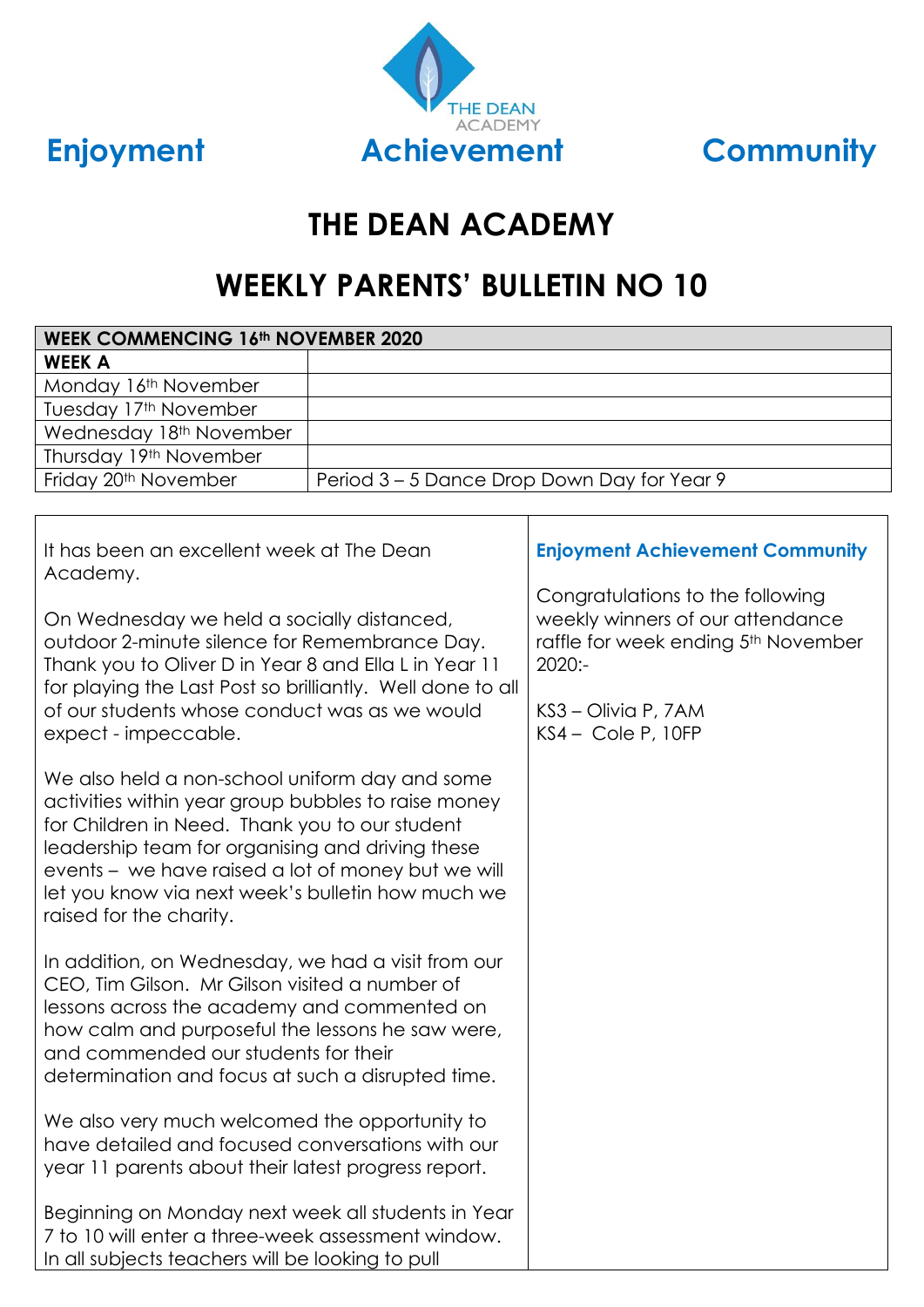| together information from classwork, homework,<br>and unit assessments to assess progress. At the end<br>of this window teachers will enter tracking data, and<br>we will write to parents to share this information.<br>These assessments have been written to assess the<br>key skills and knowledge that students need to<br>master to be successful within each unit. We wish all<br>of our students the best of luck during this<br>assessment window but remind them to try their best<br>and to try not to worry too much!                                                                                                                                                                                                                                                                                                                                                        |  |
|------------------------------------------------------------------------------------------------------------------------------------------------------------------------------------------------------------------------------------------------------------------------------------------------------------------------------------------------------------------------------------------------------------------------------------------------------------------------------------------------------------------------------------------------------------------------------------------------------------------------------------------------------------------------------------------------------------------------------------------------------------------------------------------------------------------------------------------------------------------------------------------|--|
| As some of you may be aware, we are seeing an<br>increasing number of cases of COVID-19 across the<br>Forest. A number of our local schools have student<br>groups working from home due to positive cases.<br>Our safety measures have, so far, been effective in<br>minimising contact between students and staff and<br>we have minimised mixing between groups. But<br>please may I remind all members of our community<br>of the importance of being vigilant and if symptoms<br>develop to get a test immediately. In addition, if a<br>test comes back positive, we require you to let us<br>know so that we can begin the process of tracing<br>contacts and trying to contain the spread. In this<br>instance it is vital that you communicate with us as<br>soon as you are able, including over weekends or<br>late at night - please email us at<br>info@thedeanacademy.org. |  |
| A date for your diary – please note that November<br>27th is an INSET day so students will not need to<br>attend school.                                                                                                                                                                                                                                                                                                                                                                                                                                                                                                                                                                                                                                                                                                                                                                 |  |
| <b>Richard Brand</b>                                                                                                                                                                                                                                                                                                                                                                                                                                                                                                                                                                                                                                                                                                                                                                                                                                                                     |  |

### **YEAR 11 MOCKS – W/B 30th NOVEMBER 2020**

Gentle reminder that Year 11 mocks are commencing the fortnight beginning 30th November. The students will be given personalised exam timetables next week, but the timetable has been shared with them and can also be found on the academy website on the Year 11 Curriculum and Progress page.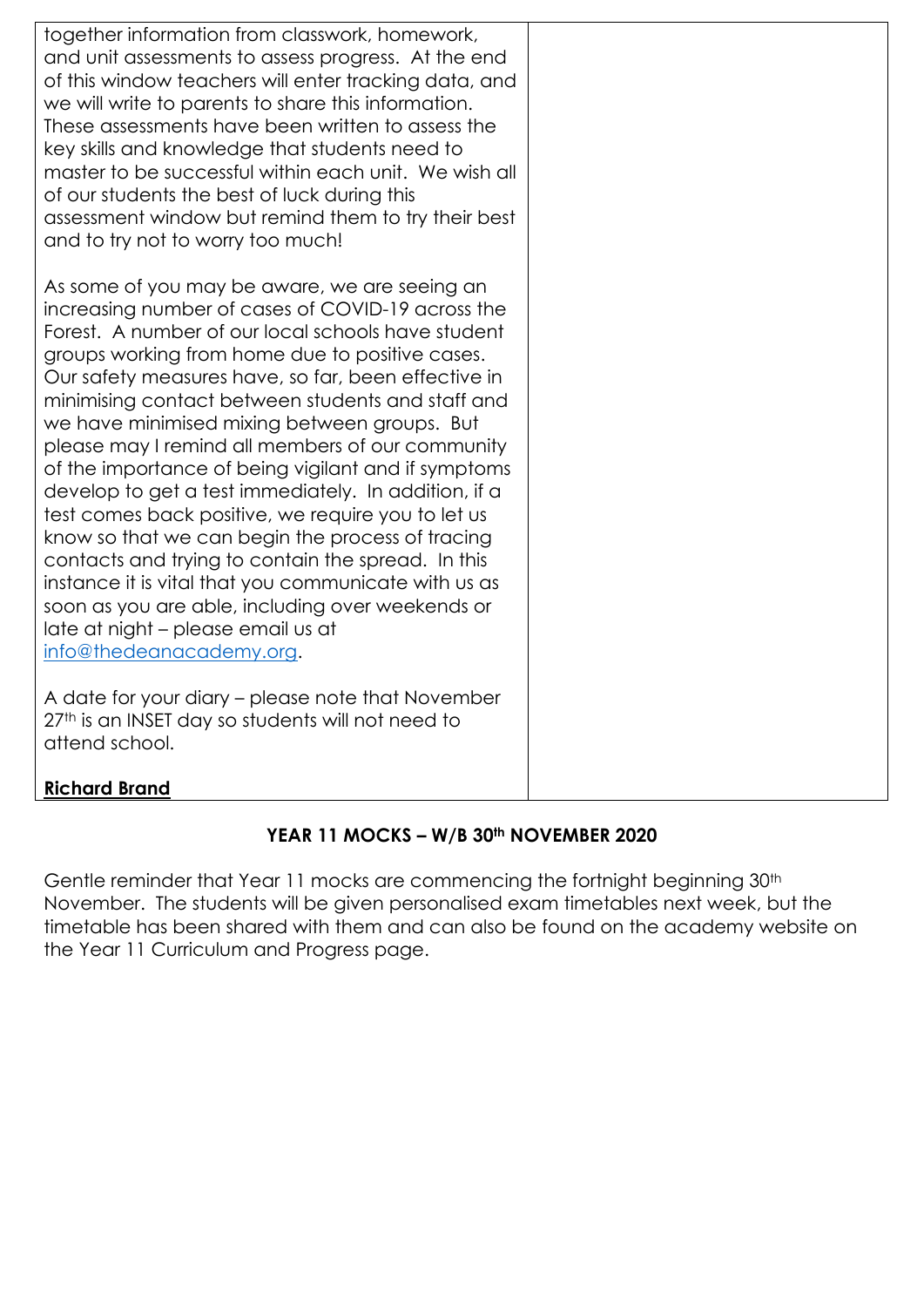#### Do you care for a child with additional needs, disabilities, medical conditions or SEN?



Gloucestershire Parent Carer Forum is an organisation of Parent Carers who volunteer their time to support each other and work together to improve local services for families.

#### We can offer you:

- regular meet ups (online and in person)
- a friendly Facebook group
- free training
- opportunities to influence decision makers

Joining the forum is quick and easy. You can do it online in the time it takes to make the kettle boil.

Membership is free to all Parent Carers (of children 0-25yrs) in Gloucestershire

#### www.glosparentcarerforum.org.uk



**BRIGHT SPOTS**

Excellent homework completed by Toby in Year 9. Well done! **Miss Lewis**

Aliyah B in Year 8 for producing an utterly brilliant homework, designing a costume for a magical character in *The Tempest* – showed her imagination and incredible talent for theatrical design

Niall J in Year 7 for completing a very impressive Inference and Analysis practice, using both PEE and PQFEC.

Well done to both – **Ms Paton.**